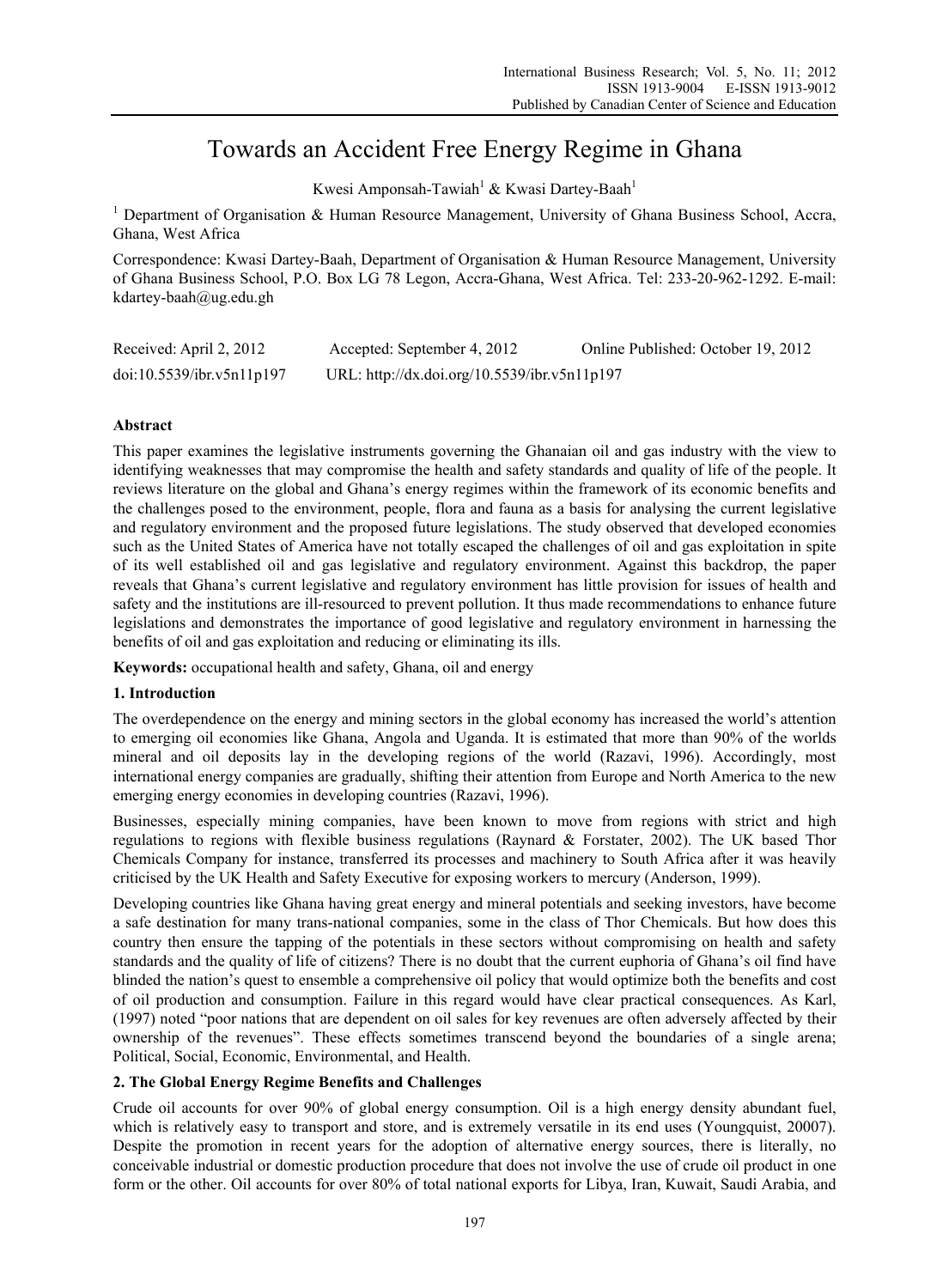Venezuela and provides significant jobs, profits, and taxes for most countries (ILO 2002; EIG 2003).

Oil and gas production just like aviation is one of the safest industry but dangerous in the event of a simple operating error. Even in the absence of industrial accidents, the industry poses serious environmental, health and safety concerns. The physical alteration of the environment from oil exploration, drilling, and extraction can be greater than from a large oil spill (O'Rourke & Connolly, 2003). Oil and gas production is known to produce huge volumes of air, water, solid, and hazardous waste, including toxic substances such as benzene, heavy metals, hydrogen sulfide, acid gases, mercury, and dioxin (Texas Sustain Energy & Economic Development Coalition, 2001).

Huge proportions of these waste comes in the form of produced water. Produced water is water trapped in underground formations that is brought to the surface along with oil or gas. It is by far the largest and most environmentally costly by-product of oil production (U.S. Department of Energy, 2004). In other jurisdictions such as the USA, it is permissible to re-inject produced water back into wells specially designed as a method of disposing this harmful effluent.

Even with such an environmentally sound system of dealing with produced water, each year 58% of this waste in the USA is re-injected, 9% are sent to commercial facilities, and 8% are disposed of through evaporation pits. (US Environmental, Protection, Agency, 2000). What happens to the remaining 25% of this harmful effluent? A search on policy documents and compliance regulations provides no clue. Evidently, it is released into the environment in one form or the other. These harmful effluents pose risk of dangerous diseases as reported by Epstein and Selber (2002). Some of the dangers associated with exposures to effluents and other chemicals from the mining process include experiencing skin and eye irritation; headaches and mental disturbances; psychosis and peripheral neuropathies; chronic lung diseases and increased risk on cancer (Eptein & Selber, 2002).

It is important to measure in quantitative terms, levels of associated waste of oil and gas production. According to Templet (1993), petroleum refining produces 1048 pounds of pollution per job, as compared to 460 pounds of pollution per job for paper manufacturing, 222 pounds for plastics manufacturing, 61 pounds for tobacco production, and 28 pounds for food production. With Ghana's oil industry expected to generate over 200 direct jobs, invariably the expected level of pollution would be 209,600 pounds according to Templet's 1993 framework. But how adequate is the regulatory and legislative environment in dealing with this level of menace?

One of the best regulatory and legislative oil and gas environments is that of the USA. It operates through a network of closely knitted environmental, health and safety rules, emission disclosure laws, and adequately funded and resourced institutions. This notwithstanding, each year the oil and gas industry in the United States alone creates more solid and liquid waste than all other categories of municipal, agricultural, mining, and industrial wastes combined (O'Rourke & Connolly, 2003). Pollutants from oil spill alone led to the release of 12 million gallons of oil in the *Exxon-Valdez* spill. Nesmith and Haurwitz (2001) have estimated that 67 million gallons of crude oil, gasoline, and other petroleum products leaked from U.S. pipelines in the last decade. These pollutions are still eminent in the USA despite the presence of regulatory and legislative environment.

Moreover the Piper Alpha accident which occurred in the north sea of Aberdeen was one of the worst case scenarios of offshore platform accidents. In the view of Pate-Cornel (1993), this accident was due to accumulation of errors and questionable decisions which emerging oil industries and engineering systems must derive lessons from. The disaster caused the death of 165 men (out of 226) on board the platform itself, and two men on board a rescue vessel and cost billions of dollars in property damage.

The most recent of oil spill is the *Gulf of Mexico* BP Deepwater Horizon oil rig explosion which occurred in 2010. This disaster led to a spill of about 4.9 million barrels of crude oil into the ocean destroying marine life and posing serious health implications. The cost of the disaster is estimated at over \$80 billion and 18 lives were lost. These are a few of the cost of oil and gas production. Other studies have also found that oil refineries often underreport spills and leaks to industry regulators (O'Rourke & Connolly, 2003).

The argument put forward by this paper is that, if in the midst of all these regulations in some of the developed energy economies, health and safety issues are still unbridled, what becomes of the Ghanaian energy regime? Are the regulatory and legislative environments of Ghana adequate in dealing with the accompanying environmental concerns of the emerging oil industry with non or little regulatory and legislative frameworks?

## **3. The Ghanaian Energy Regime Benefits and Challenges**

With over 1.8 billion barrels of oil reserves, Ghana stands as a strategic partner of the global oil community which is worth roughly two billion dollars a day (Doyle, 1994). It is estimated that, Ghana's oil industry would generate over 200 direct jobs and 80 indirect jobs; move over 5000 producers and marketers from the informal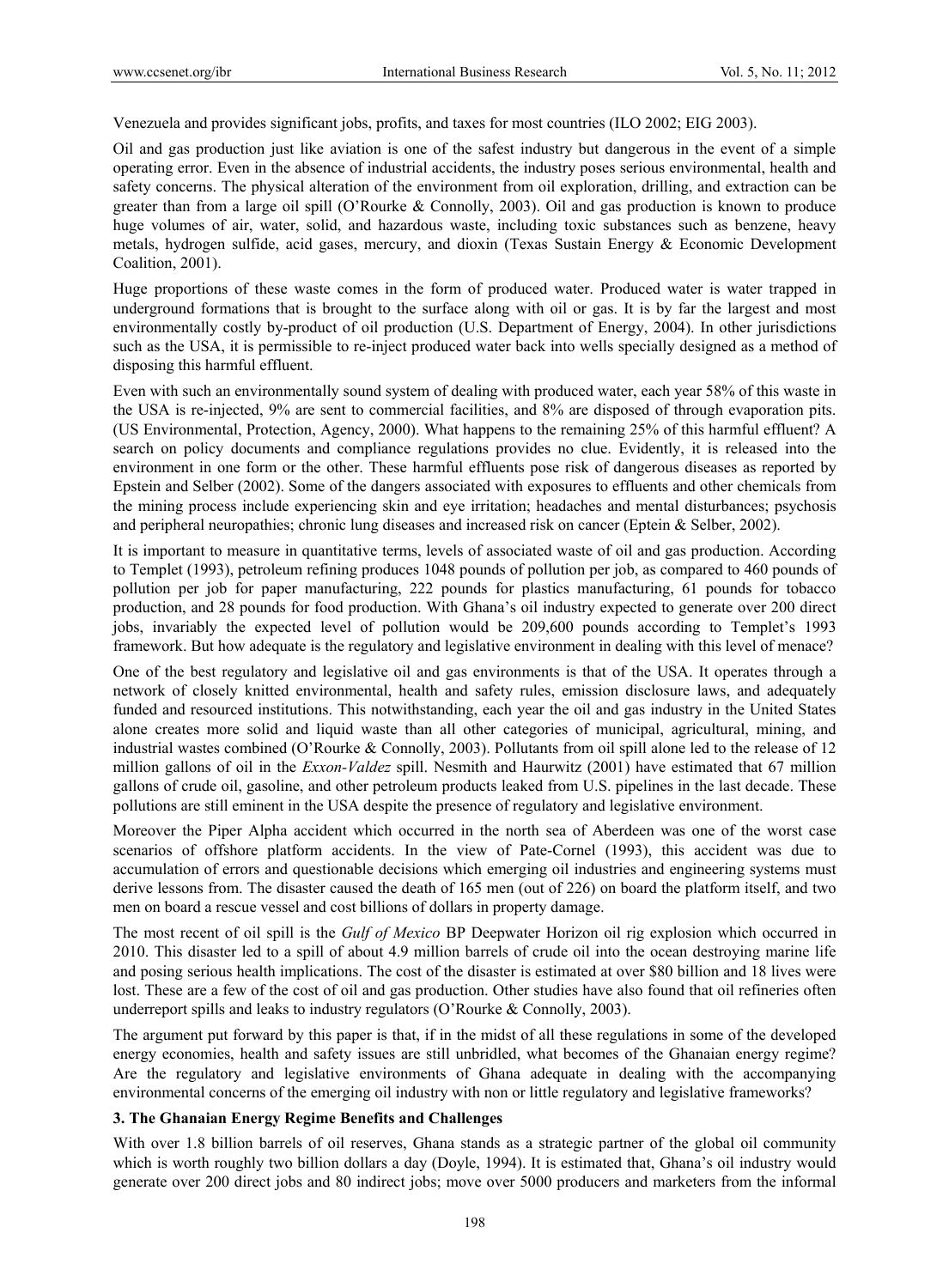sector to the formal sectors every year; move over 1000 inputs and other service providers from informal to formal sectors; support over 10 entities (of an average of 500 each i.e. 5000 employees), large scale investments in the sectors of agriculture, ICT, oil and gas; set over 20 resource support service providers and marketing service centers (of an average of 50 employees each i.e. over 1000 employee), in two years (MDPI, 2011).

Ghana's Jubilee field is currently producing 70,000 bpd from 4 wells and 2 wells scheduled to come on-stream later in the year. All 9 well when fully operational and producing at optimum would churn out 120,000 bpd at peak production (Brock, 2010). These statistics which are believed to have a resounding influence on Ghana's economy tend to skew the discussion of the impact of oil towards the economic benefits it would bring. The costs associated with the mining of oil are literally forgotten. But do oil production, transportation and consumption have a cost?

#### *3.1 The Legislative and Regulatory Environment of Ghana's Energy Regime*

Ghana's oil industry is controlled and regulated by four main set of legislative instruments;

- Ghana National Petroleum Corporation(GNPC) Act, 1983 (PNDCL. 64)
- The Petroleum Exploration and Production Act, 1984 (PNDCL. 84)
- Petroleum Revenue Management Act, 2010
- The Petroleum Commission Act, 2011

The GNPC Act, 1983 (PNDCL. 64), establishes the Ghana National Petroleum Corporation, its objects, functions and powers. The GNPC was established to play supervisory role in the petroleum related agreement entered into by the government of Ghana and to advise the government on such matters. The Petroleum Revenue Management Act, 2010 establishes the framework for the management of petroleum revenues and related matters. The Act is basically concerned with the efficient and effective management and utilization of the petroleum revenue. The Petroleum Commission Bill, which was passed into an Act on 31-05-2011, establishes a petroleum commission to oversee the regulation and management of petroleum products and provide for related matters. The bill which had 23 clauses establishes the Petroleum Commission as a body corporate with perpetual succession. The Commission has the mandate to promote planned, well executed, sustainable and cost efficient petroleum activities to achieve optimal levels of resources exploitation for the overall benefit and welfare of citizens.

Currently, the only provision that makes any direct reference to health and safety needs of the industry is section 32(a)-(d) of the Petroleum Exploration and Production Act 1984 (PNDCL. 84) This is reproduced below:

32. (1) The Secretary (the representative of the Republic of Ghana in negotiations for and entry into petroleum agreements) may, by legislative instrument, make regulations prescribing al1 matters that by this Law are required or permitted to be prescribed or are necessary or convenient to be prescribed for carrying out or giving ful1 effect to this Law.

(2) Without prejudice to the generality of subsection (1) of this section, the Secretary may prescribe regulations for or with respect to -

(a) Ensuring the safe construction, maintenance and operation of instal1ations and facilities used in connection with petroleum operations;

(b) The safety, health and welfare of persons employed in petroleum operations and general1y for al1 necessary safety measures;

(c) The prevention of pollution and the taking of remedial action in respect of any pol1ution which may occur in connection with petroleum operations;

(d) The inspection of areas in which petroleum operations are being carried out and of any plant, machinery and equipment within those areas.

The Environmental Protection Agency (EPA) is the leading public body for protecting and improving the environment in Ghana. Its mandate includes ensuring that air, water and land are cleaner and safer. The EPA stands as a strategic partner in the oil industry to control levels of pollution of oil production. However, this feat would be far from being achievable if Ghana relies on an under funded and poorly resourced EPA to regulate an industry that is dominated by powerful oil lobbyists. The EPA specifically must take keen interest in pollution from oil and gas production and must adopt relevant corporate strategies to minimize the associated environmental impact of oil production in Ghana.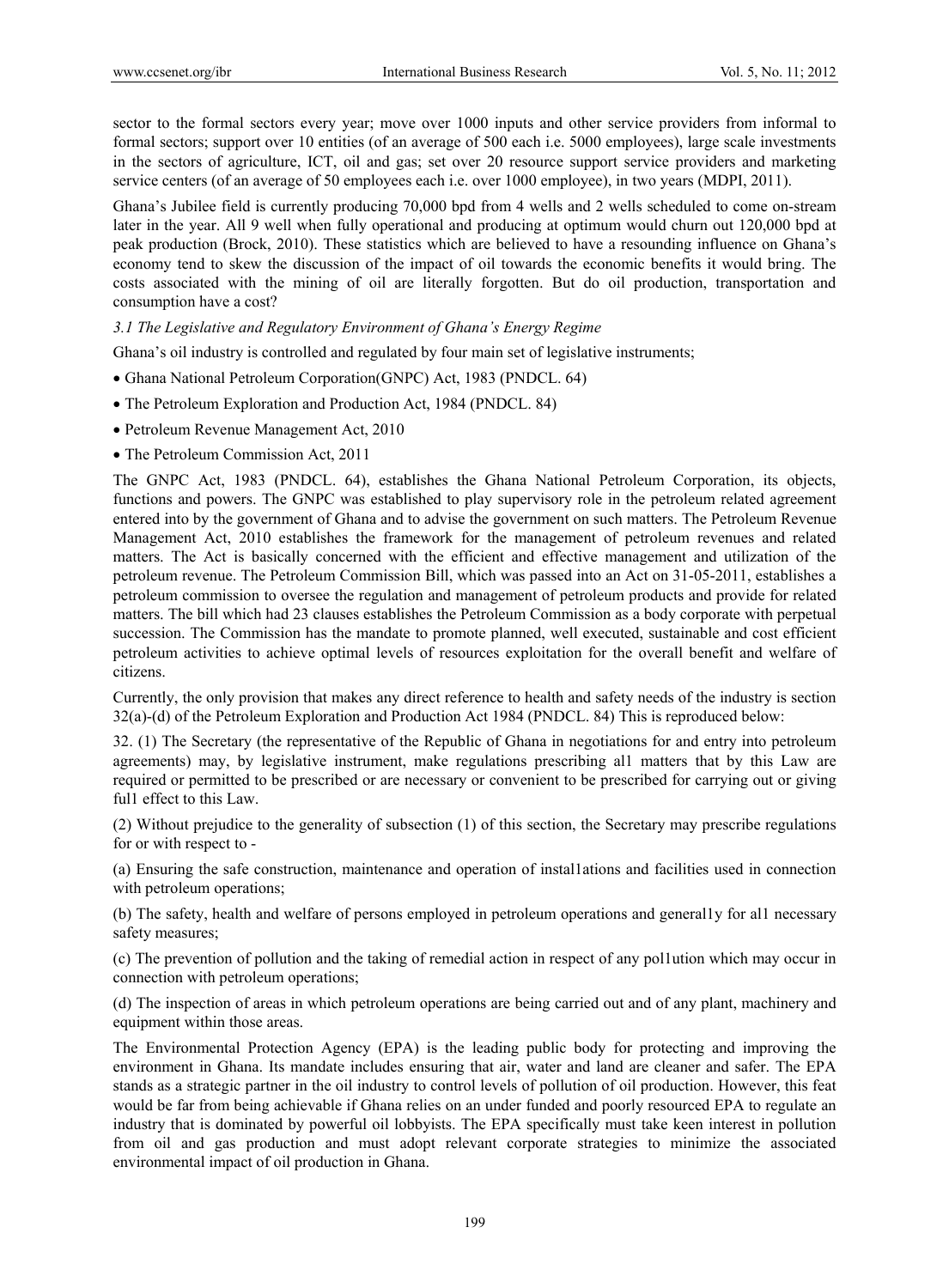Moreover, this paper makes a proposition for the institution of an occupational health and safety commission whose mandate shall be to forestall health and safety impacts of all industries including the oil and gas industry.

#### *3.2 Upcoming Regulations*

There are however other bills which have been tabled before parliament awaiting parliamentary accent to be enacted into law. These bills include:

- Offshore petroleum (Health and Safety) Bill, 2011
- The Petroleum exploration and production Bill, 2010
- Offshore Petroleum (Maritime Pollution prevention and control) Regulations, 2011
- Ghana Maritime Offshore Installations (Safety) Regulation, 2011

What is evident from the above exposition is that, the existing laws do not provide concrete steps for dealing with eminent environmental, occupational, health and safety needs of the industry. The enacted laws appear more like blanket statements regarding the role of the Secretary in postulating health and safety regulations. Much as this paper does not seek to diminish the relevance of such provisions, it is imperative that, for the purpose of consolidating the benefits of Ghana's oil find, concrete schemes of regulations making specific statements of what must be done to ensure the environmental, health and safety needs of the industry are adequately catered for.

#### **4. Conclusion**

Ghana stands to gain a lot by drawing inspirations from oil legislations in other jurisdictions. Specifically future legislations should encompass;

- A clean Air Act, which shall set National Emission Standards for Hazardous Air Pollutants from oil & gas and other industries. A semblance of this Act exists in Canada, United States of America, and United Kingdom
- Clean water Act, which will control National Pollutant and Spill Prevention Countermeasure Requirements. Semblance of this act can be seen in the United States
- Community Right-to-Know Act, which will puts stringent obligations on oil firms to self report environmental, occupational health and safety issues of their operations. The equivalence of this act in Ghana could be the Ghana Extractive Industry Integrity Transparency Initiative (GEITI)

Currently the regulatory bodies for oil exploration, production and distribution in Ghana cut across series of government corporations and authorities. These include the Ministry of Energy; Ghana National Petroleum Corporation (GNPC); Energy Commission; Ghana Maritime Authority; and Environmental Protection Agency (EPA). Of particular interest to health and safety issues is the critical role of the EPA. Furthermore, the pervasiveness of oil spills, environmental and health hazards associated with oil production demands that the industry is regulated at every stage.

#### **References**

- Anderson, M. (2002). Transnational Corporations and Environmental damage: Is Tort Law the Answer? *Washburn Law Journal*, *41,* 400-425.
- Brock, J. (2010). Ghana oil output 120,000bpd by mid 2011. Retrieved from http://af.reuters.comlarticle/investingNews/idAFJOE6670C520100708 (accessed 30 November 2011)
- Doyle, J. (1994). *Crude Awakenings: The Oil Mess in America: Wasting Energy Jobs and the Environment*. Friends Earth, Washington, DC.
- Earth Crash Earth Spirit. (2002). Pollution: Oil Spill Central. Retrieved from http://eces.orglec/pollutionloilspills.shtml (accessed 8 July 2011)
- Energy Intelligence Group. (2003). Polity Score and Reserves Table. Retrieved from http://www.energyintel.comlgrounds/tables.htm (accessed 10 November 2011)
- Epstein, P. R., & Selber, J. (2002). *Oil: A Life Cycle Analysis of Its Health and Environmental Impacts*. Center Health Glob. Environ., Harvard Medical School, Boston.
- International Labour Organisation. (2002). Oil and Gas Production; Oil Refining. Retrieved from http://www.ilo.orglpublic/englishldialogue/sector/sectors/oilgas.htm (accessed 5 June 2011)

Karl, T. L. (1997). *The Paradox of Plenty: Oil Booms and Petro-States*. Berkeley: University of California Press.

MDPI. (2011). Oil and gas project brief to beneficiaries and other stakeholders. Retrieved from